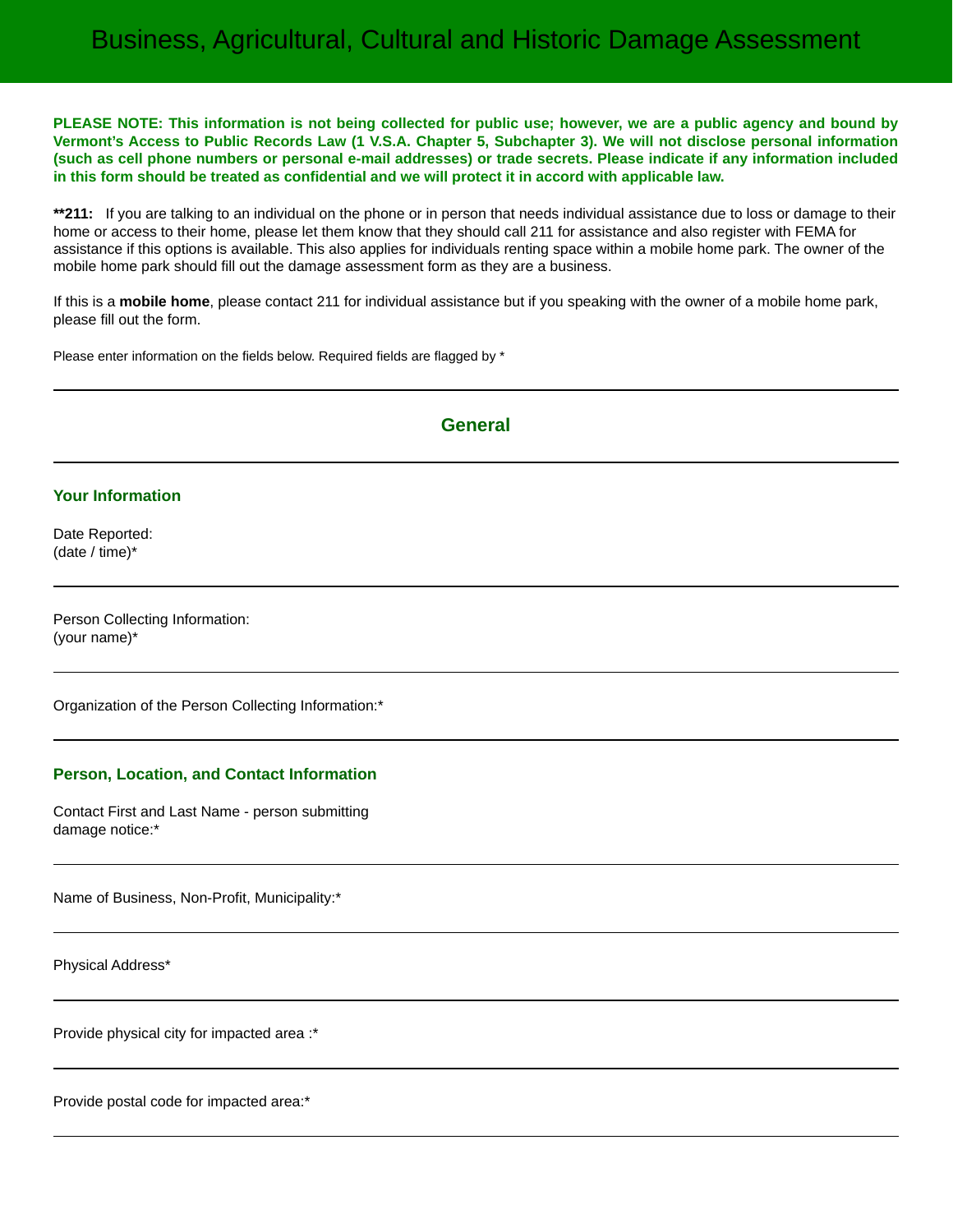| Primary Contact Phone Number:*                                                                                                                                                                                                                                                                                                                  |                             |
|-------------------------------------------------------------------------------------------------------------------------------------------------------------------------------------------------------------------------------------------------------------------------------------------------------------------------------------------------|-----------------------------|
| <b>Contact Home Phone Number:</b>                                                                                                                                                                                                                                                                                                               |                             |
| <b>Contact Mobile Phone Number:</b>                                                                                                                                                                                                                                                                                                             |                             |
| Contact E-mail:*                                                                                                                                                                                                                                                                                                                                |                             |
| Contact E-mail 2 - alternate:                                                                                                                                                                                                                                                                                                                   |                             |
| Secondary Contact Full Name:                                                                                                                                                                                                                                                                                                                    |                             |
| Secondary Contact Mobile Phone:                                                                                                                                                                                                                                                                                                                 |                             |
| Secondary Contact E-mail Address:                                                                                                                                                                                                                                                                                                               |                             |
|                                                                                                                                                                                                                                                                                                                                                 | <b>Property Information</b> |
| County:*                                                                                                                                                                                                                                                                                                                                        |                             |
| Are you the owner of the building $\bigcap$ Yes<br>property? We ask if they own the<br>building/property and if not we<br>request contact information on the<br>owner of the building. There are<br>different funding and assistance<br>programs for each and we want to<br>make sure that people are aware<br>of the support that is available | No<br>$\rightarrow$         |
| <b>Building Owner - Name:</b>                                                                                                                                                                                                                                                                                                                   |                             |
| <b>Building Owner - Phone:</b>                                                                                                                                                                                                                                                                                                                  |                             |
| Building Owner - E-mail:                                                                                                                                                                                                                                                                                                                        |                             |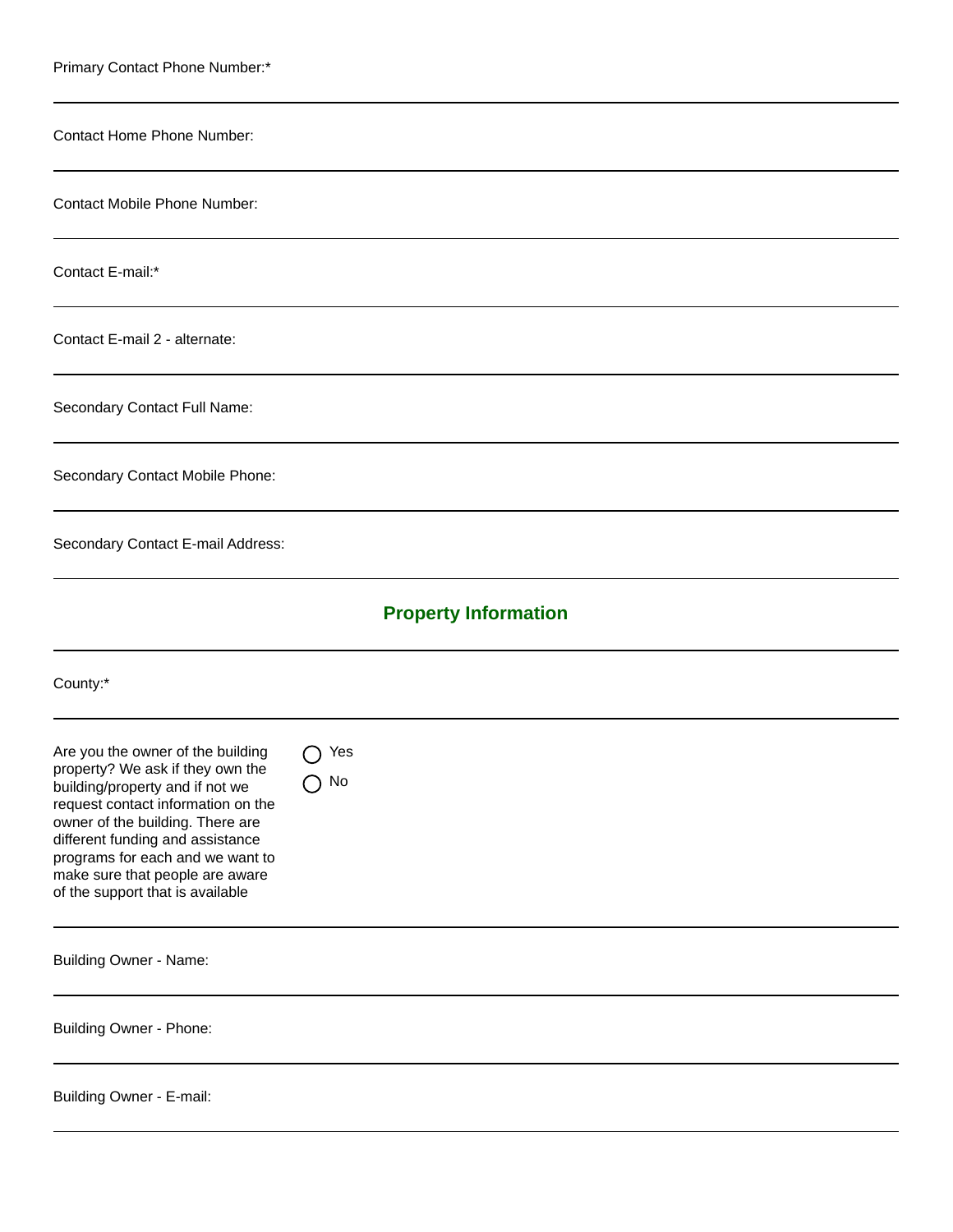Building Owner - Address:

Building Owner - City:

Building Owner - State:

Building Owner - Postal Code:

Structure or Property Use - Type of Structure. If the use or structure is not listed, please use other and fill out the use/type of structure If this is a mobile home, please contact 211 for individual assistance but if you speaking with the owner of a mobile home park, please fill out the form.

Check all that apply:

Agriculture Art Gallery Business - Other **Cemeteries** Covered Bridges **Cultural Emergency Services** Financial / Bank Industrial Library Medical / Hospital Mixed Use Mobile Home Park Multi-Family Rental Museum Non-Profit **Offices** Private Residential Public Residential Recreational (ski / trails / golf course) Religious Restaurant Retail **Utility Other**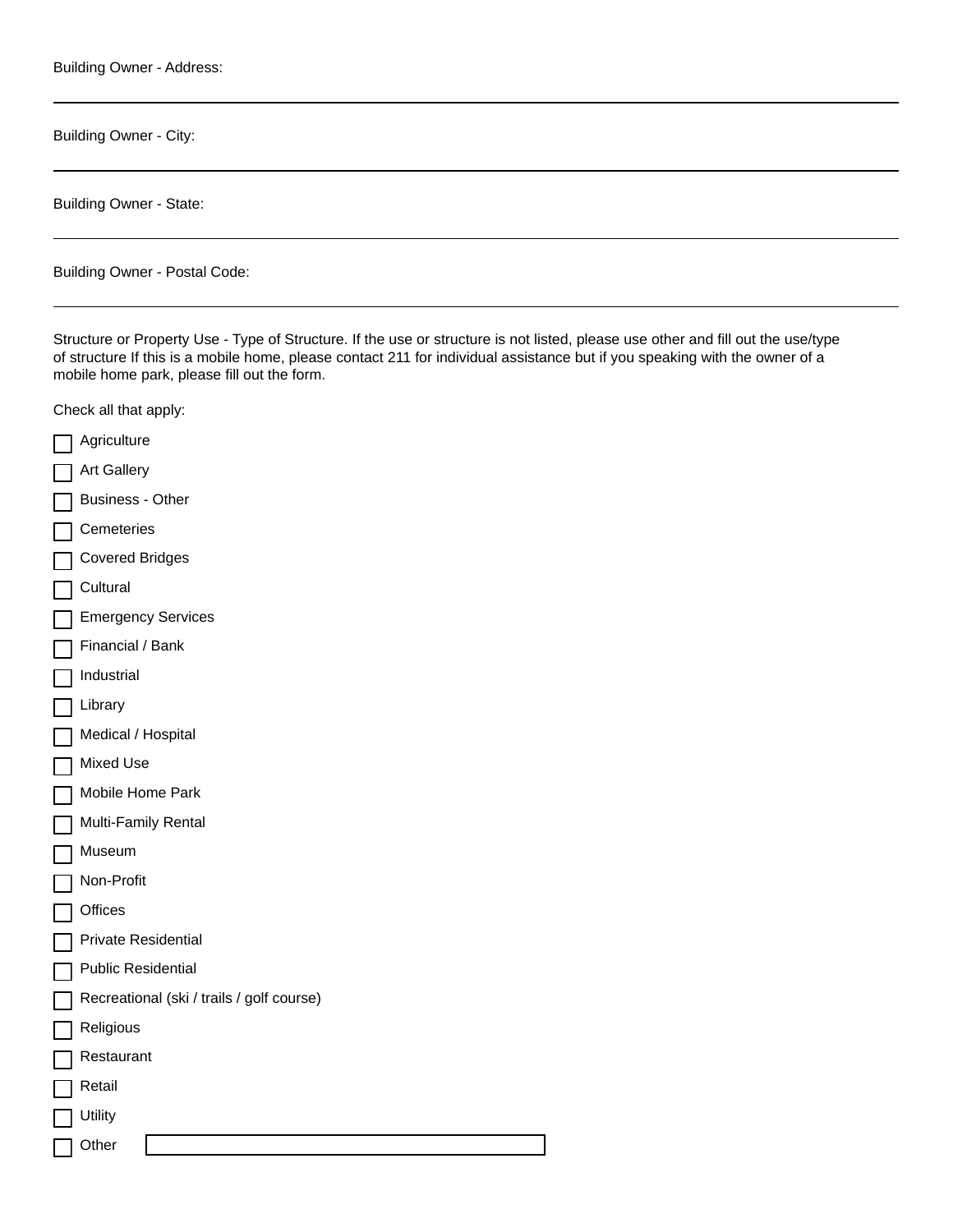| Is the affected structure, or are any | Unknown                                                                            |  |  |
|---------------------------------------|------------------------------------------------------------------------------------|--|--|
| parts of the structure or complex     | Yes                                                                                |  |  |
| affected, over 50 years old?          | No                                                                                 |  |  |
| Is the structure listed in the        | Unknown                                                                            |  |  |
| National or State Register of         | Yes                                                                                |  |  |
| <b>Historic Places?</b>               | No                                                                                 |  |  |
| Is the Property or structure subject  | Unknown                                                                            |  |  |
| to a recorded conservation or         | Yes                                                                                |  |  |
| historic easement?                    | No                                                                                 |  |  |
| If yes:                               | <b>Conservation Easement</b><br><b>Historic Easement</b><br>Both Types of Easement |  |  |
| <b>Damage Information</b>             |                                                                                    |  |  |
| Date the Damage Occurred:*            |                                                                                    |  |  |

| Cause of Damage | Flood - Inundation                |
|-----------------|-----------------------------------|
|                 | Flood - Erosion                   |
|                 | Wind-driven Rain                  |
|                 | Sewer \ Wastewater \ Water Backup |
|                 | Lighting                          |
|                 | Fire                              |
|                 | Earthquake                        |
|                 | Explosion                         |
|                 | Icing                             |
|                 | Snow                              |
|                 | Wind                              |
|                 | Other                             |
|                 |                                   |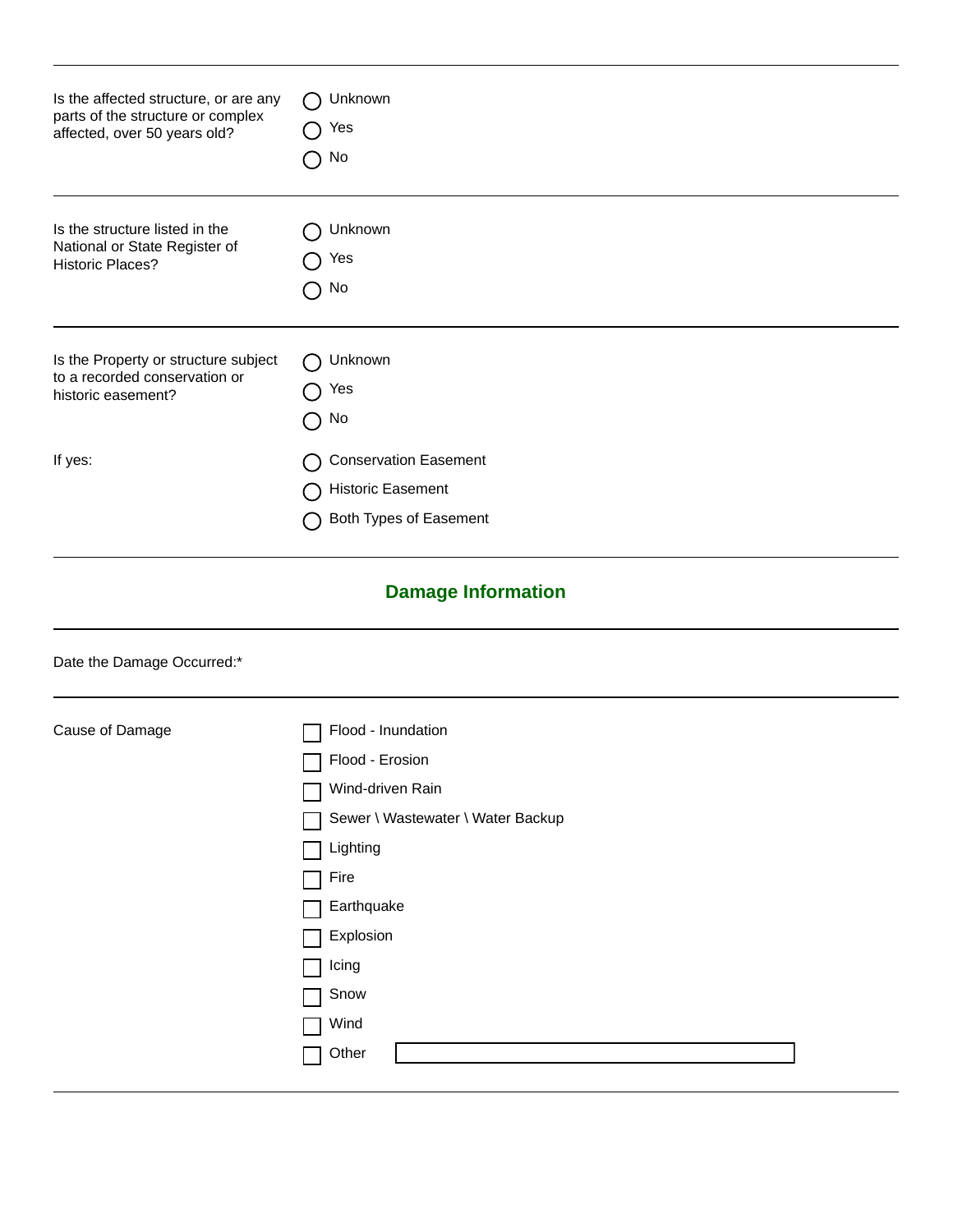| Is the damaged location in a flood<br>zone, flood way, flood plain?                                                                                                                                                                                                                                                                                                                                                                                                                                                                                                                                                                                                                                                                                                                                                                           | Unknown<br>Yes<br>No |                                    |  |  |
|-----------------------------------------------------------------------------------------------------------------------------------------------------------------------------------------------------------------------------------------------------------------------------------------------------------------------------------------------------------------------------------------------------------------------------------------------------------------------------------------------------------------------------------------------------------------------------------------------------------------------------------------------------------------------------------------------------------------------------------------------------------------------------------------------------------------------------------------------|----------------------|------------------------------------|--|--|
| Building or Property Damage Type and Estimated Cost:                                                                                                                                                                                                                                                                                                                                                                                                                                                                                                                                                                                                                                                                                                                                                                                          |                      |                                    |  |  |
| $\frac{1}{2}$<br>Structural - Partial Damage                                                                                                                                                                                                                                                                                                                                                                                                                                                                                                                                                                                                                                                                                                                                                                                                  |                      | Non-Structural - Partial Damage \$ |  |  |
| Structural - Total Damage                                                                                                                                                                                                                                                                                                                                                                                                                                                                                                                                                                                                                                                                                                                                                                                                                     | $\frac{1}{2}$        | Non-Structural - Total Damage \$   |  |  |
| \$<br>Loss of Access                                                                                                                                                                                                                                                                                                                                                                                                                                                                                                                                                                                                                                                                                                                                                                                                                          |                      | Acres Impacted: ____________       |  |  |
| Other Damage:<br>Crops, Inventory, Equipment, Driveways,<br>Power Lines, Livestock, Manure Pits, etc.<br>Include monetary figures only if known.<br>PLEASE NOTE: This information is not being<br>collected for public use; however, we are a<br>public agency and bound by Vermont's<br>Access to Public Records Law (1 V.S.A.<br>Chapter 5, Sub-chapter 3). We will not<br>disclose personal information (such as cell<br>phone numbers or personal e-mail<br>addresses) or trade secrets. Please indicate<br>if any information included in this form should<br>be treated as confidential and we will protect<br>it in accord with applicable law.<br>Please indicate by checking the box below<br>if any information included in this form<br>should be treated as confidential and we<br>will protect it in accord with applicable law. |                      |                                    |  |  |
| 1.                                                                                                                                                                                                                                                                                                                                                                                                                                                                                                                                                                                                                                                                                                                                                                                                                                            |                      | $1.$ \$                            |  |  |
| 2.                                                                                                                                                                                                                                                                                                                                                                                                                                                                                                                                                                                                                                                                                                                                                                                                                                            |                      | $2.$ \$                            |  |  |
| 3.                                                                                                                                                                                                                                                                                                                                                                                                                                                                                                                                                                                                                                                                                                                                                                                                                                            |                      | $3.$ \$                            |  |  |
| 4.                                                                                                                                                                                                                                                                                                                                                                                                                                                                                                                                                                                                                                                                                                                                                                                                                                            |                      | $4.$ \$                            |  |  |
| 5.                                                                                                                                                                                                                                                                                                                                                                                                                                                                                                                                                                                                                                                                                                                                                                                                                                            |                      | $5.$ \$                            |  |  |

## **Continuity / Impact**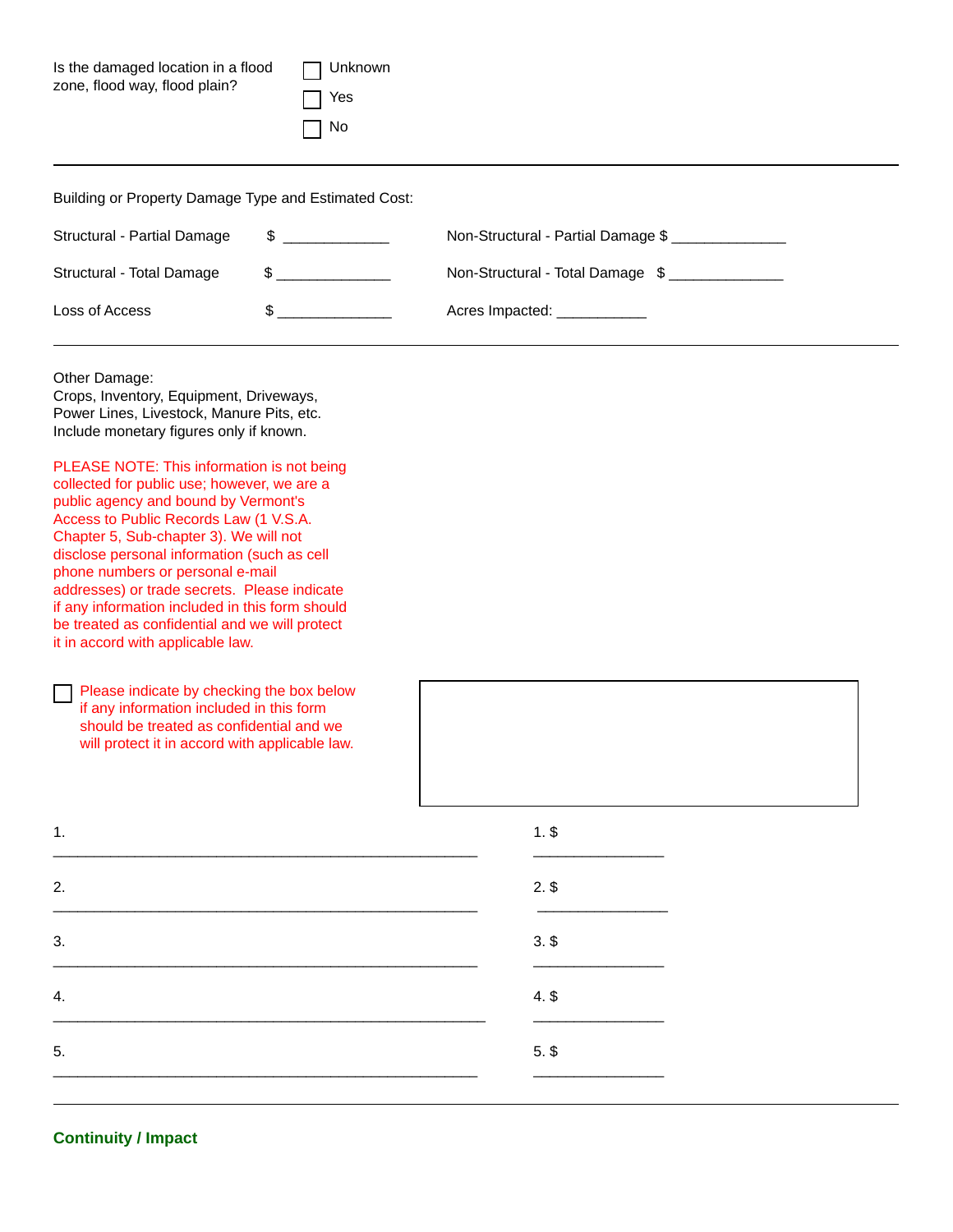| Is the organization, business,<br>municipality, non-profit open?<br>Check all that apply:                                                             | Fully Open<br>Partially Open - Same Location<br>Partially Open - New Location<br>No                                                                                                          |                                                                                                              |                                            |  |
|-------------------------------------------------------------------------------------------------------------------------------------------------------|----------------------------------------------------------------------------------------------------------------------------------------------------------------------------------------------|--------------------------------------------------------------------------------------------------------------|--------------------------------------------|--|
| Are employees working onsite or<br>elsewhere? If you rely on<br>volunteers for your work, please<br>note number of volunteers.<br>Utilize Volunteers? | Yes<br>No<br>Partially<br>Working<br>Yes                                                                                                                                                     | If no, or partially,<br>how many are<br>affected?<br>How many affected                                       | What are the<br><b>Operational Limits?</b> |  |
| Regarding Cultural Institutions,<br>were your collections impacted?<br>And what was the estimated cost?<br>Check all that apply:                      | No<br>Yes - Inventory<br>Yes - Collections<br>Yes - Archives/Records<br>Yes - Other                                                                                                          |                                                                                                              |                                            |  |
| Impact to the Collection:<br>2.<br>3.<br>4.<br>5.<br><u> 2008 - Andrea Andrew Maria (b. 1982)</u>                                                     |                                                                                                                                                                                              | $1.$ \$ $\_$<br>$3.$ \$<br>$4.$ \$<br>the control of the control of the control of the control of<br>$5.$ \$ |                                            |  |
| <b>Monetary Information</b><br>Do you have insurance?<br>Check all that apply:                                                                        | Unknown<br>No<br>Yes - Property<br>Yes - Flood/National Flood Insurance Program<br>Yes - Property and Flood<br>Yes - Business Interruption<br>Yes - Crop Insurance<br>Other (please specify) |                                                                                                              |                                            |  |